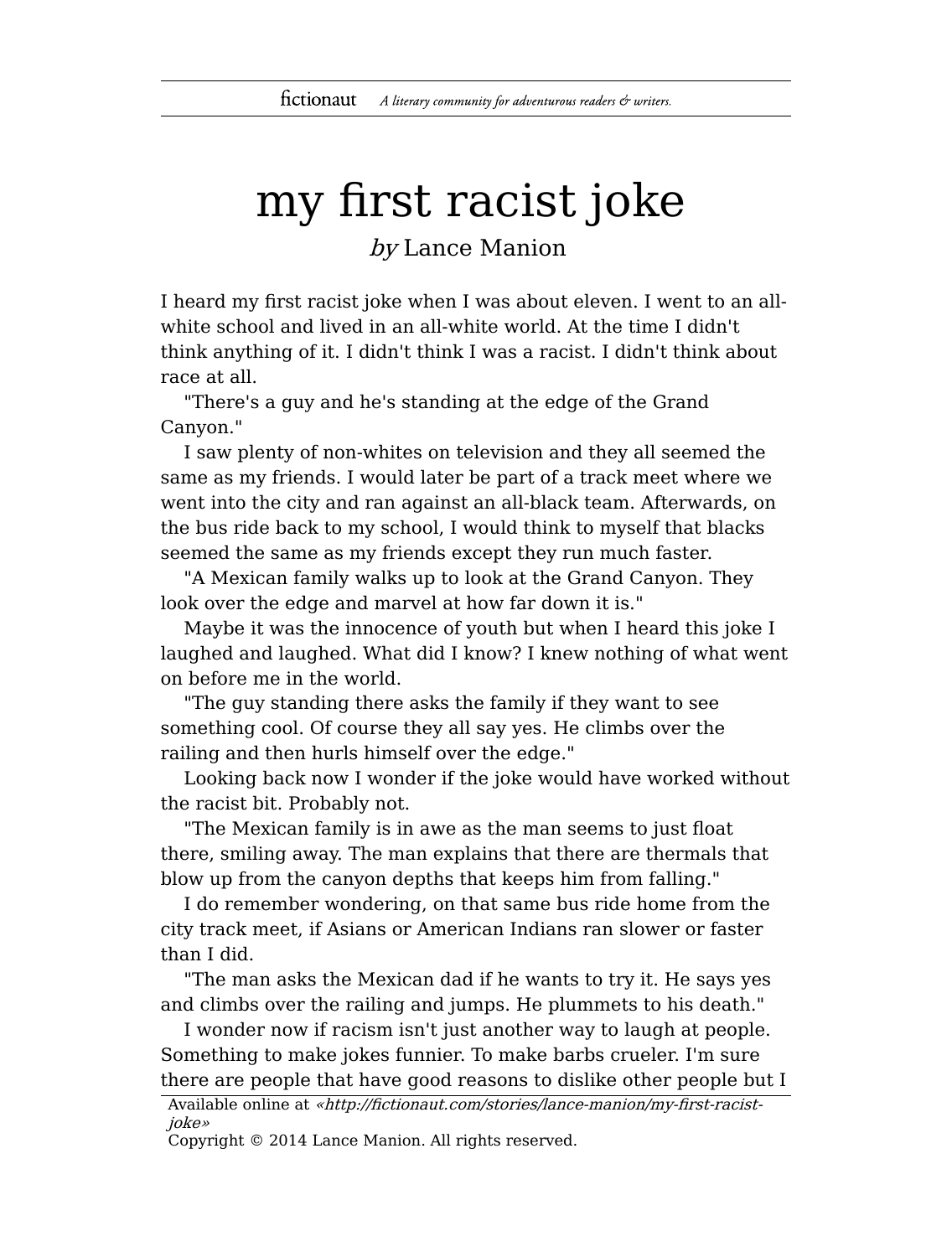can't help but think that if the other person is a different color that it might make it easier.

"A man standing next to the grieving family turns to his friends and says "Man, Superman sure hates those spics."

Obviously you could switch out the races of the superhero and the victim but that's not the point. The point is that someone told that joke, using Superman no less, to an eleven year old. Even if I could at the time rationalize Superman's behavior, perhaps he was upset about the amount of illegal immigration, it seemed a very inefficient way to get rid of Mexicans. And also a bit ironic given that despite his patriotic appearance (red cape, white skin and blue tights) he was not only not from this country but he wasn't even from this planet and I'm fairly certain he failed to fill out any paperwork before crash landing here. But the joke itself is funny, you can't deny that. I laughed because it seemed dangerous and edgy to talk about another race.

Maybe.

I'm still not 100% sure. What I do know is that was no way to hear the word 'spic' for the first time. Having never heard the word before I could only assume it had negative connotations because of the way it was said. I heard it from the same kid that always had a cripple joke or a Helen Keller joke handy. He was very popular. I don't so much blame him as wonder whatever happened to him.

I'm guessing that kids these days don't get to eleven before they hear the word 'spic'. I doubt they'll even remember it the way I do. Like a scar inside my head.

A few years later, after I was getting accustomed to hearing racist words, I had the thought that perhaps racism is just a way for sensitive people to deal with reality. I thought maybe that if people didn't dislike people of color for some reason they'd go crazy with all the hunger, poverty and war going on in other countries. I wondered if it was just a defense mechanism to stay sane in a cruel world. Distancing themselves from the horrors going on around them.

Then I learned maybe that wasn't the case.

Learned is a bad word for processing such stuff.